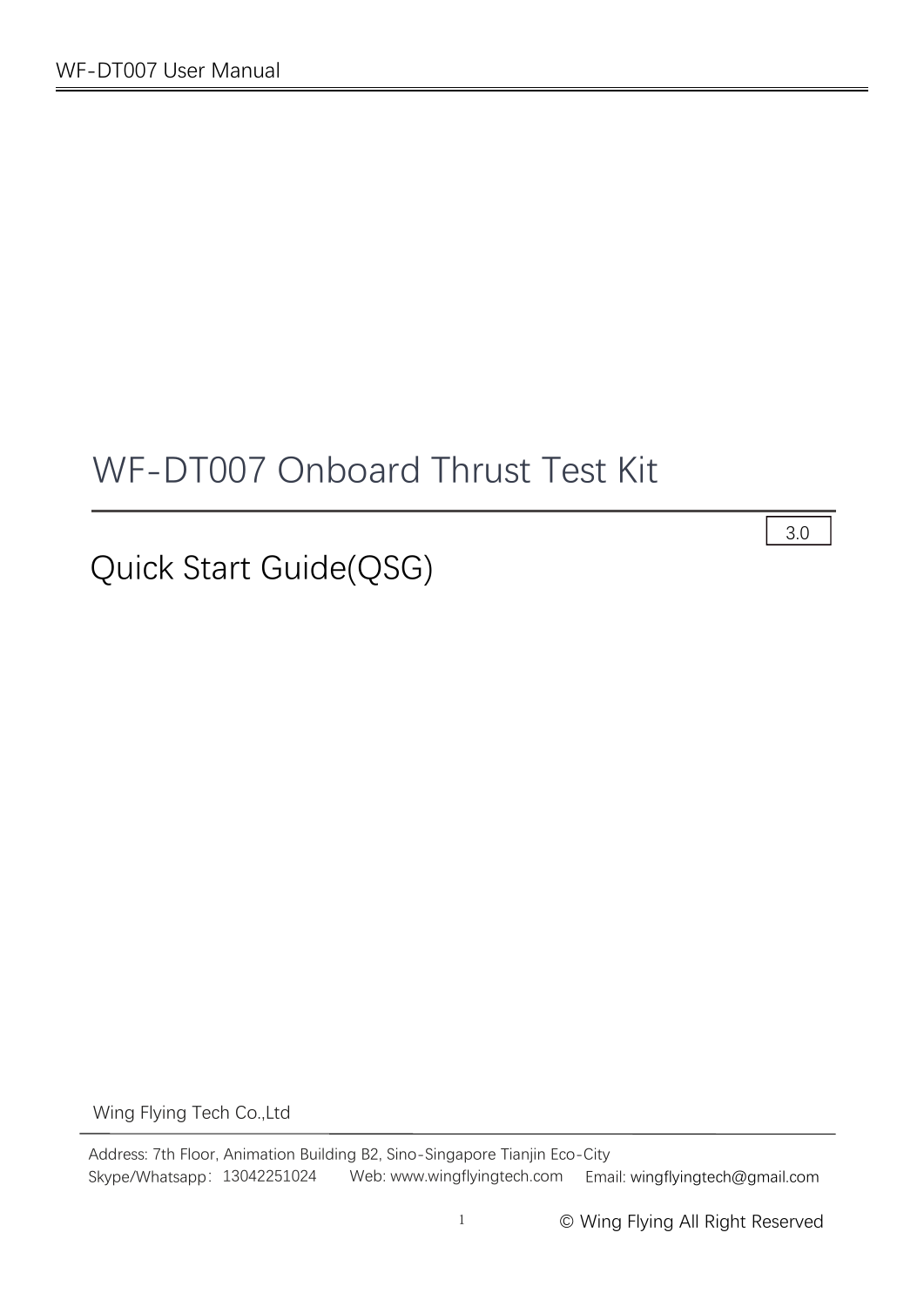# **I. Notice and Disclaimer**

Please read following terms carefully before taking any operation:

1. Power Input should be within its range, DO NOT reverse polarity;

2. **DO NOT** test small-size motors with LY-10KGF test stand due to static friction between spindle and guide rail;

3. Ensure the test stand, power supply,batteries and all cables are well fixed;

4. Always **Disconnect** power source before entering the test area or touching the tool. Ensure no electric leakage when voltage exceeds the safety voltage of human body;

5. Check the test stand according to the regular checklist to avoid any safety issue caused by bolts loosening;

6. Operation **MUST** be strictly follow the user manual. Wing Flying has no liability for any issue caused by wrong operation(eg. Approach or touch the rotating motor and propeller);

7. Violent test or destructive experiment is **Prohibited**. Disconnect power source immediately

when accidents occur like resonance, propeller exploding and propeller breaking.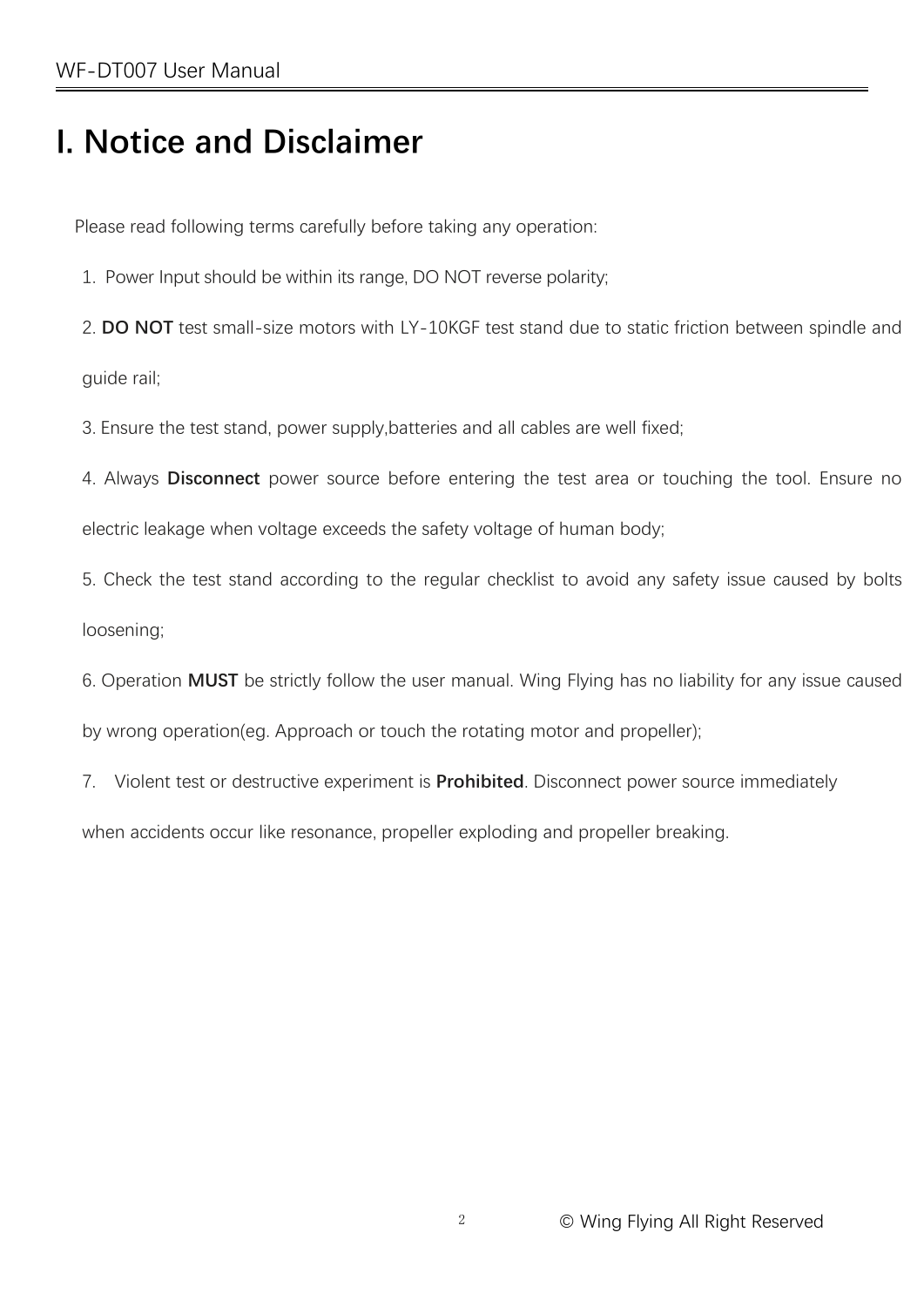## **II. Installation**

Please install the propulsion system in accordance with following instructions.

### **1.Install Motor**



Fig 2.1 Motor Installation

1. Fasten the auxiliary studs on the motor mount. User can use low-strength thread lockers if aircraft or motor vibrates strongly.

- 2. Fix the motor mount on the motor with 4x M6 screws and washers.
- 3. Fix the motor on the sensor and fasten the screws.
- 4. User needs to connect the sensor with your aircraft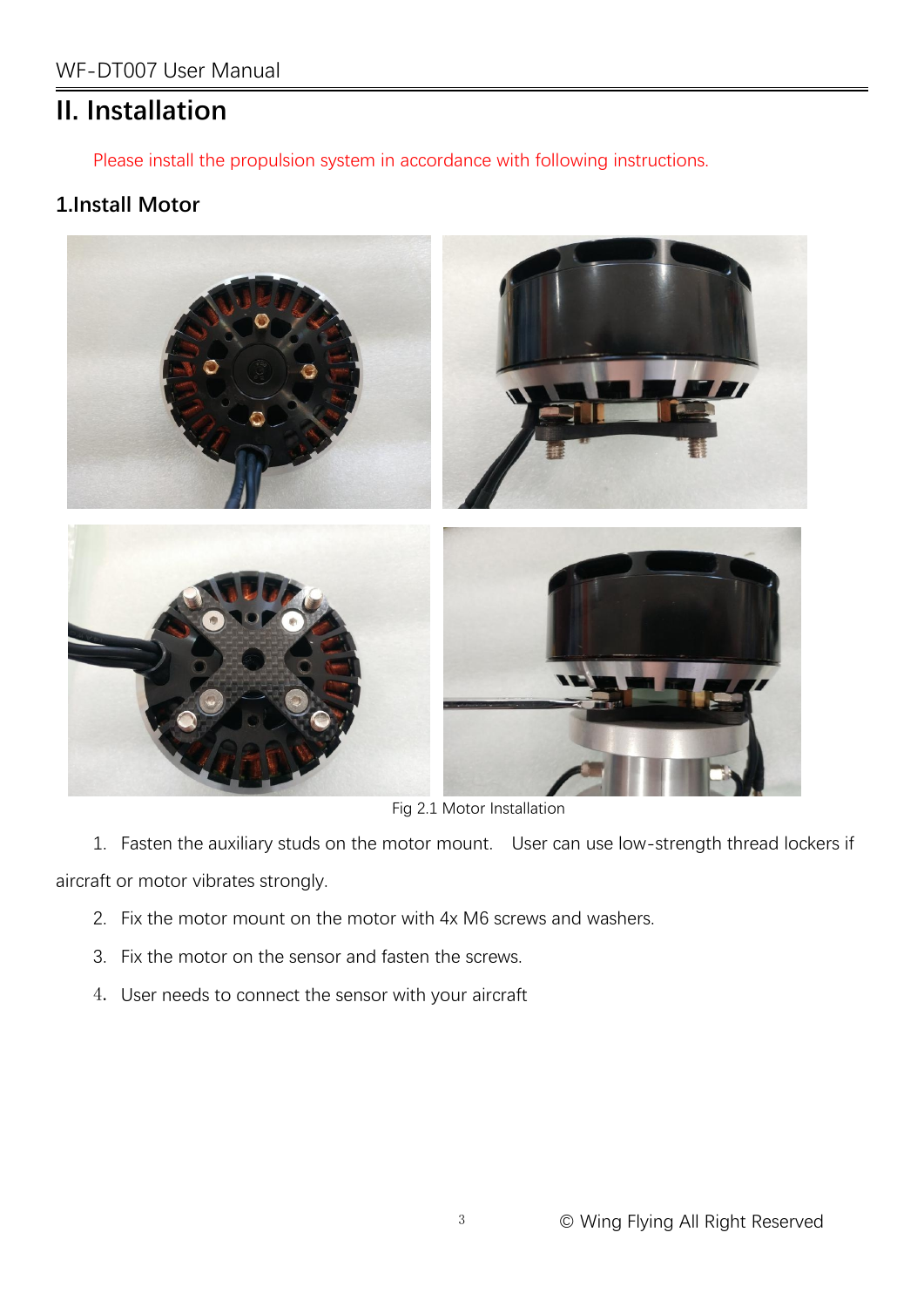### **2. Install ESC**

Connect the RPM sensor to any two cables of the ESC in series. Connect the JST plug. Then connect RPM sensor to "RPM1" interface on the control module, as shown in Fig.2.2



Fig.2.2 Signal Cables Connection

#### Note: when the contract of the contract of the contract of the contract of the contract of the contract of the contract of the contract of the contract of the contract of the contract of the contract of the contract of the

1. 3.5mm banana connector, max current 50A. And 4.0mm banana connector, max current 80A.We recommend users to weld cables by themselves if it exceeds the range above. (the conversion cables can be welded to any two soldered joints to reduce loss);

2. As shown in Fig. 2.2, motor, ESC and RPM sensor must be well fixed. Keep a loose connection between motor and ESC, otherwise it will affect the accuracy of the test. (according to the experiment, a tight connection may incur thrust error,which may reach 200g).

### **3. Connect with Power Supply**

Battery connects with the power module in parallel. ESC signal cables and control module(read interface) connect with the receiver(FC), as shown in Fig.2.3.



Fig.2.3 ESC connects with Power supply

#### Note:

1. "Read" comes with 5V output, which can supply power for some ESC. DO NOT connect to Read 5V+ ifthe ESC can be powered with other supplies